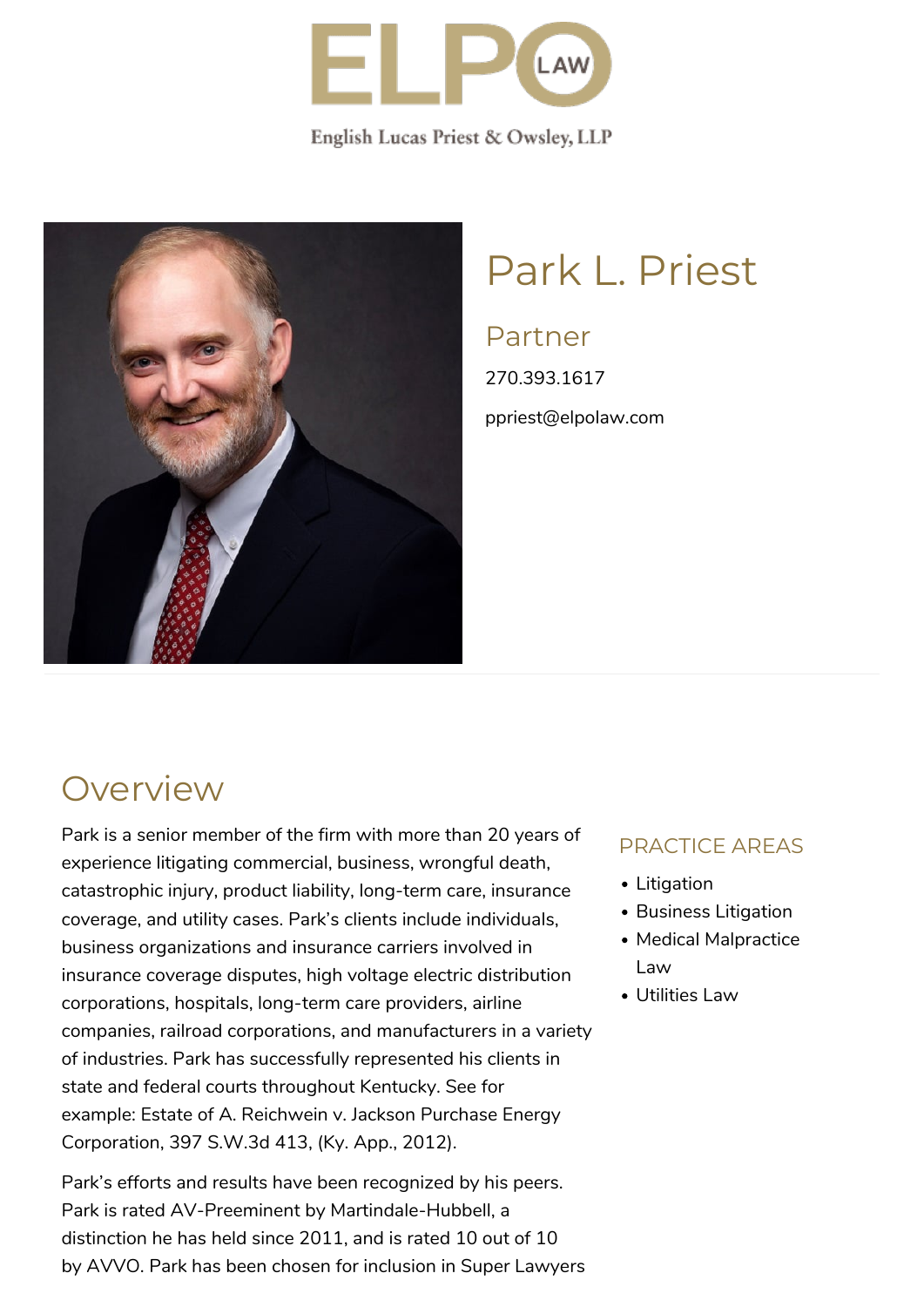each year since 2012, and was nominated for and admitted into the Federation of Defense and Corporate Counsel (FDCC) in 2008. Park has served as Kentucky's State Representative for the FDCC since 2009. Park was elected President of the Kentucky Defense Counsel and held that position for an extended term in 2012 to 2013. In 2013, the Defense Research Institute (DRI) awarded Park with its Exceptional Performance Citation for his service.

Park is an active member of the American Bar Association Tort Trial and Insurance Practice Section where he serves on the ABA TIPS Law in Public Service Committee and the ABA TIPS Task Force on Corporate Counsel Outreach. Park has served on the DRI Law Practice Management Steering Committee and served as the DRI Law Practice Management Committee's Webcast Chair since for 2014-15. In 2016 Park was nominated and selected for membership in the International Association of Defense Counsel (IADC).

Park began his practice in Louisville, Kentucky, where he practiced until 2000. In 2000, Park and his wife, Lana, returned to their hometown of Bowling Green, where, in addition to his practicing law and her position at the Montessori School of Bowling Green, they raise their two daughters.

### **Credentials**

#### Education

- [University of Kentucky College of Law,](http://www.law.uky.edu/) J.D., 1995
- [University of Kentucky,](http://www.uky.edu/) B.B.A. with High Distinction, Departmental Honors in Finance, 1992

#### Admission

- Kentucky, 1995
- U.S. Supreme Court, 2005
- U.S. Court of Appeals for the Sixth Circuit, 1995
- U. S. District Courts for the Eastern and Western Districts of Kentucky, 1995

## Affiliations

- [American](http://www.americanbar.org/), [Kentucky](http://www.kybar.org/) and [Bowling Green-Warren County Bar Associations](http://www.bg-bar.com/)
- [Electric Cooperative Bar Association](http://www.nreca.coop/programs/ECBA/Pages/default.aspx)
- [Federation of Defense and Corporate Counsel,](http://www.thefederation.org/process.cfm?PageID=1) State Representative for Kentucky
- Kentucky Defense Counsel (President, 2012-2013)
- [Defense Research Institute,](http://www.dri.org/) Exceptional Performance Certification, 2012 and 2013; Law Practice Management Committee, Webcast Chair, 2014 to 2015